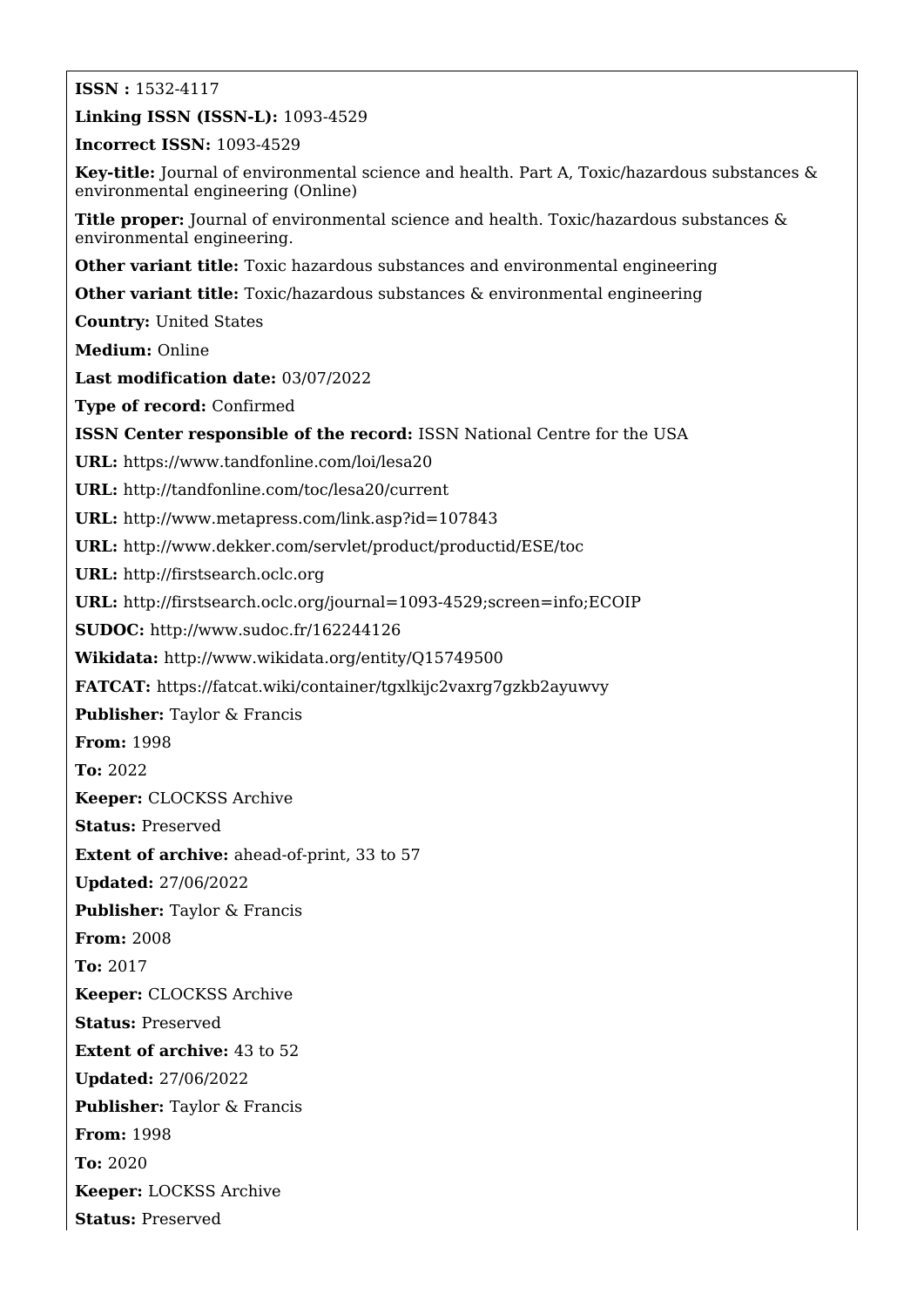**Extent of archive:** 33 to 55

**Updated:** 27/06/2022

**Publisher:** Taylor & Francis

**From:** 2021

**To:** 2022

**Keeper:** LOCKSS Archive

**Status:** In Progress

**Extent of archive:** 56, 57

**Updated:** 27/06/2022

**Publisher:** Taylor & Francis

**From:** 2010

**To:** 2021

**Keeper:** Library of Congress

**Status:** Preserved

**Extent of archive:** 45 (1 to 14); 46 (1 to 14); 47 (1 to 14); 48 (1 to 14); 49 (1 to 14); 50 (1 to 14); 51 (1 to 14); 52 (1 to 14); 53 (1 to 14); 54 (1 to 7, 9 to 14); 55 (1 to 14); 56 (1 to 10)

**Updated:** 08/04/2022

**Publisher:** Taylor & Francis

**From:** 0000

**To:** 2021

**Keeper:** National Digital Preservation Program, China

**Status:** Preserved

**Extent of archive:** Preserved : ; 4 (1 to 5, 6-7, 8, 9, 11, 12); 5 (1 to 9, 11 to 14); 33 (1 to 8); 34 (1) to 9); 35 (1 to 9); 36 (1 to 9); 37 (1 to 9); 38 (1 to 9, 11, 12); 39 (1 to 9, 11-12); 41 (1 to 9, 11, 12); 42 (1 to 9, 11 to 14); 43 (1 to 9, 11 to 14); 44 (1 to 9, 11 to 14); 45 (1 to 9, 11 to 14); 46 (1 to 9, 11 to 14); 47 (1 to 9, 11 to 14); 48 (1 to 9, 11 to 14); 49 (1 to 9, 11 to 14); 51 (1 to 9, 11 to 14); 52 (1 to 9, 11 to 14); 53 (1 to 9, 11 to 14); 54 (1 to 9, 11 to 14); 55 (1 to 9, 11, 12, 14); 56 (4 to 6)

**Updated:** 15/04/2022

**Publisher:** Dekker

**From:** 1976

**To:** 2008

**Keeper:** National Library of the Netherlands

**Status:** Preserved

**Extent of archive:** Preserved : 11 (1 to 3, 4-5, 6, 7, 8-9, 10-11, 12); 12 (1-2, 3, 4-5, 6 to 10); 13 (1 to 4, 5-6, 7 to 10); 14 (1 to 8); 15 (1 to 6); 16 (1 to 6); 17 (1 to 6); 18 (1 to 6); 19 (1 to 8); 20 (1 to 8); 21 (1 to 8); 22 (1 to 8); 23 (1 to 8); 24 (1 to 8); 25 (1 to 8); 26 (1 to 8); 27 (1 to 8); 28 (7 to 10); 29 (1 to 10); 30 (1 to 10); 31 (1 to 10); 32 (1 to 8, 9-10); 33 (1 to 8); 34 (1 to 10); 35 (1 to 10); 36 (1, 4, 5, 7, 10); 37 (1, 2, 4 to 10); 38 (1, 2, 4, 7 to 11); 39 (1, 2, 4, 6, 8 to 10, 11-12); 40 (1, 3, 5, 6-7, 8, 10, 11); 41 (1 to 12); 42 (1 to 14); 43 (1 to 14)

**Updated:** 19/06/2022

**Publisher:** Taylor & Francis Group

**From:** 1997

**To:** 2022

**Keeper:** Portico